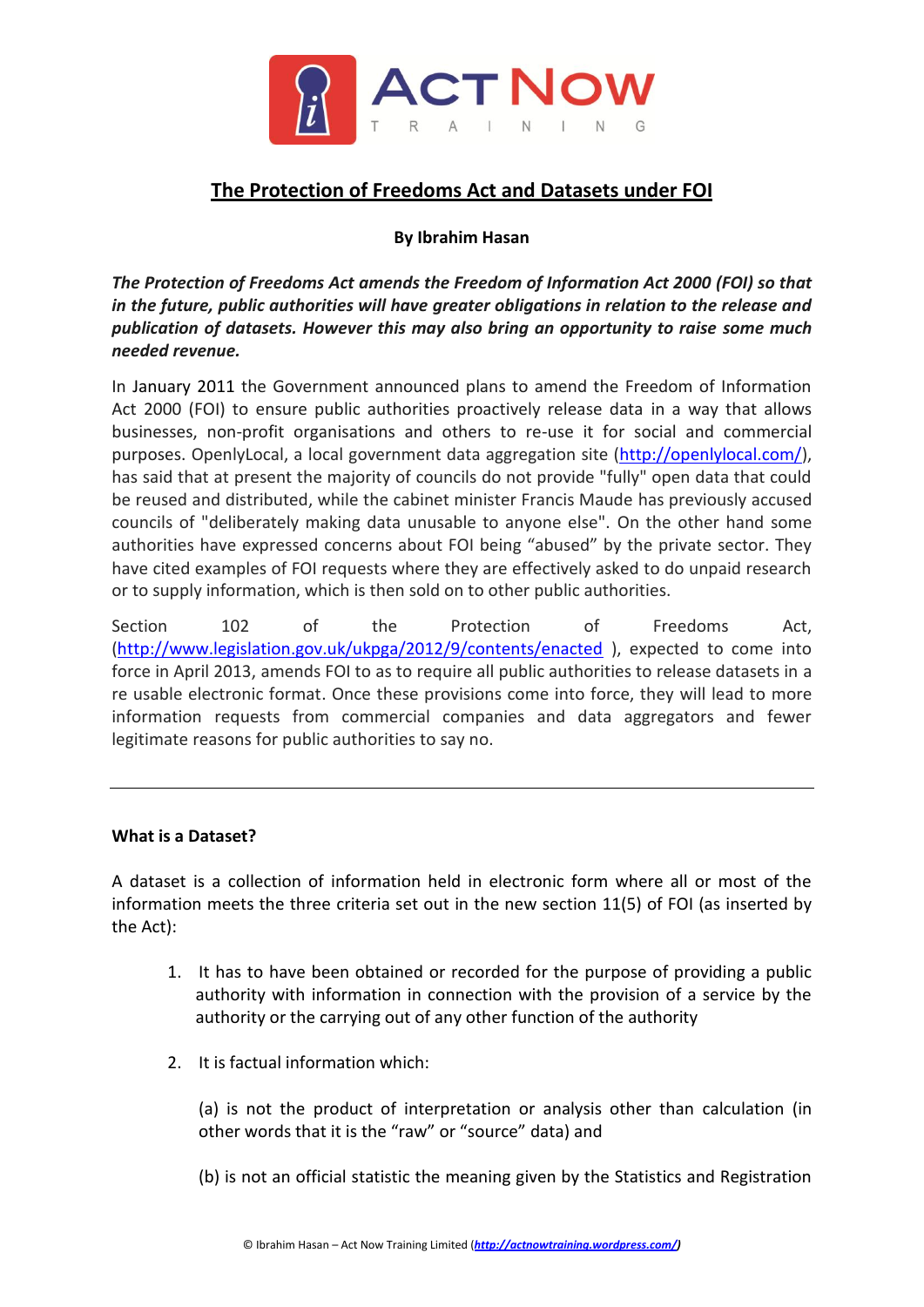

Service Act 2007 ("SRSA 2007"). (Official statistics have been excluded from the definition of datasets as the production and publication of official statistics is provided for separately in the SRSA 2007.)

3. It remains presented in a way that (except for the purpose of forming part of the collection) has not been organised, adapted or otherwise materially altered since it was obtained or recorded.

Datasets which have had 'value' added to them or which have been materially altered, for example in the form of analysis, representation or application of other expertise, would not fall within the definition. So a set of financial accounts would not be a dataset but income and expenditure records would be.

Other examples of datasets which meet the definition include postcodes and references used to identify properties, spend data, lists of assets, organisation structure charts, contacts and FOI request lists and employee statistics.

### **Datasets to be Released in Re Usable Electronic Form**

Section 102 of the Act will amend section 11 of FOI (means by which communication to be made). At present section 11 allows a requestor to choose the format of the information to be supplied to him. As long as this is reasonably practicable the public authority must give effect to his preference.

A new section 11 (1A) will mean that in future where a request is made for information held by a public authority that is a dataset, or which forms part of a dataset, and the applicant requests that information be communicated in an electronic form, then the public authority must, so far as is reasonably practicable, provide the information to the applicant in an electronic form that is capable of re-use. This is in a machine-readable form using open standards which enables its re-use and manipulation. Thus, in future, authorities will be prevented from turning an Excel spreadsheet into a PDF before releasing it in order to stop recipients conducting their own analysis or re formatting the data.

However section 11(1A) states that "the public authority must, so far as is reasonably practicable, provide the information to the applicant in an electronic form capable of re use." There is no absolute duty for datasets to be provided in a re-useable format as it is recognized that, in some instances, there may be practical difficulties in relation to costs and IT to convert the format of the information.

### **Re Use of Copyright Works**

New section 11A(2) provides that when communicating a dataset to an FOI applicant and all or part of the dataset contains a relevant copyright work, a public authority must make the copyright work available for re-use in accordance with the terms of the specified license. The terms of such a license will be specified in a new section 45 Code of Practice. We are still waiting for a draft(s) but there now seems that public authorities will be able to charge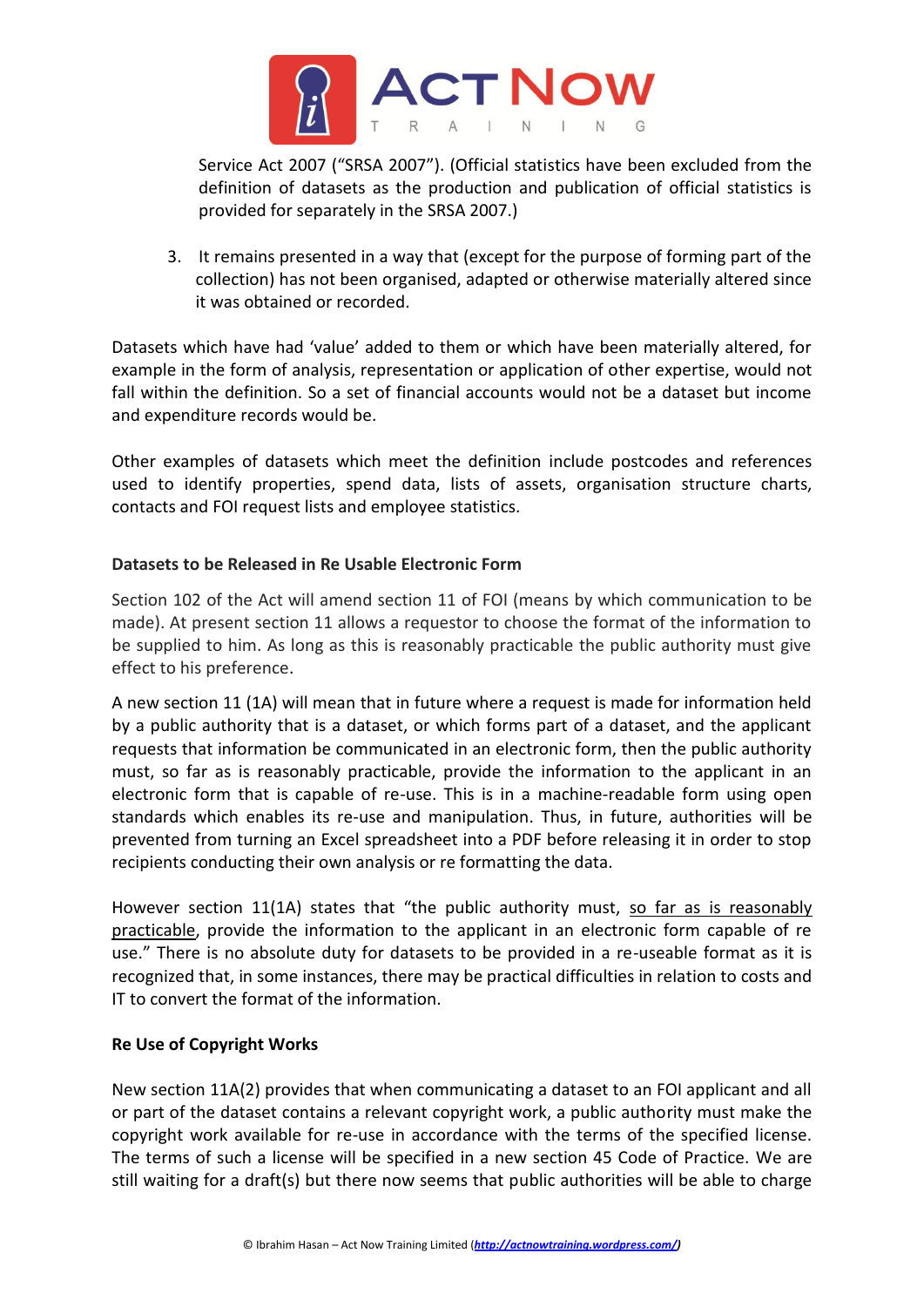

for the reuse of copyright work contained in datasets (see later).

The definition of a "relevant copyright work" includes any copyright work (as defined by the Copyright Designs and Patents Act 1998) as well as any database subject to a database right. This provision is designed to prevent public authorities from refusing to release datasets on the basis that they contain a copyright work and so are exempt under section 43 (commercial interests).

New section 11A(1) provides for the four criteria which must be met for the new requirement to allow re use of datasets (in section 11A(2)) to apply:

- (a) a person must have made a request for a dataset
- (b) the dataset requested includes a 'relevant copyright work'

(c) that the public authority is the only owner of the 'relevant copyright work' (in other words that it is not owned in whole or in part by a third party); and

(d) that the public authority is communicating the relevant copyright work to the requester under the FOI (in other words it is not being withheld under one of the exemptions).

These provisions will require public authority information professionals and lawyers to brush up on their knowledge of copyright and database law. There are many cross references to the Copyright Designs and Patents Act 1998 as well as the Copyright and Rights in Databases Regulations 1997.

### **Proactive Publication**

Once a dataset is disclosed following an FOI request, the Act amends FOI to place obligations on the public authority to make that dataset more widely available. Under new section 19(2A) of FOI, publication schemes must include a requirement for the public authority to publish any dataset it holds, which is requested by an applicant, and any updated version of a dataset.

All datasets published in this way will have to, where reasonably practicable, be in an electronic form which is capable of re-use and any relevant copyright work within it will have to be made available for re-use in accordance with the terms of the specified licence (as above).

New section 19(2A) into the FOI Act, requires authorities to publish any dataset as discussed above unless "the authority is satisfied that it is not appropriate for the dataset to be published". The Campaign for Freedom of Information (in its Submission to the Protection of Freedoms Act Committee on clause 92 of the Act) has criticized this carve out as not within the sprit of the Act and because it involves a subjective element (that the authority is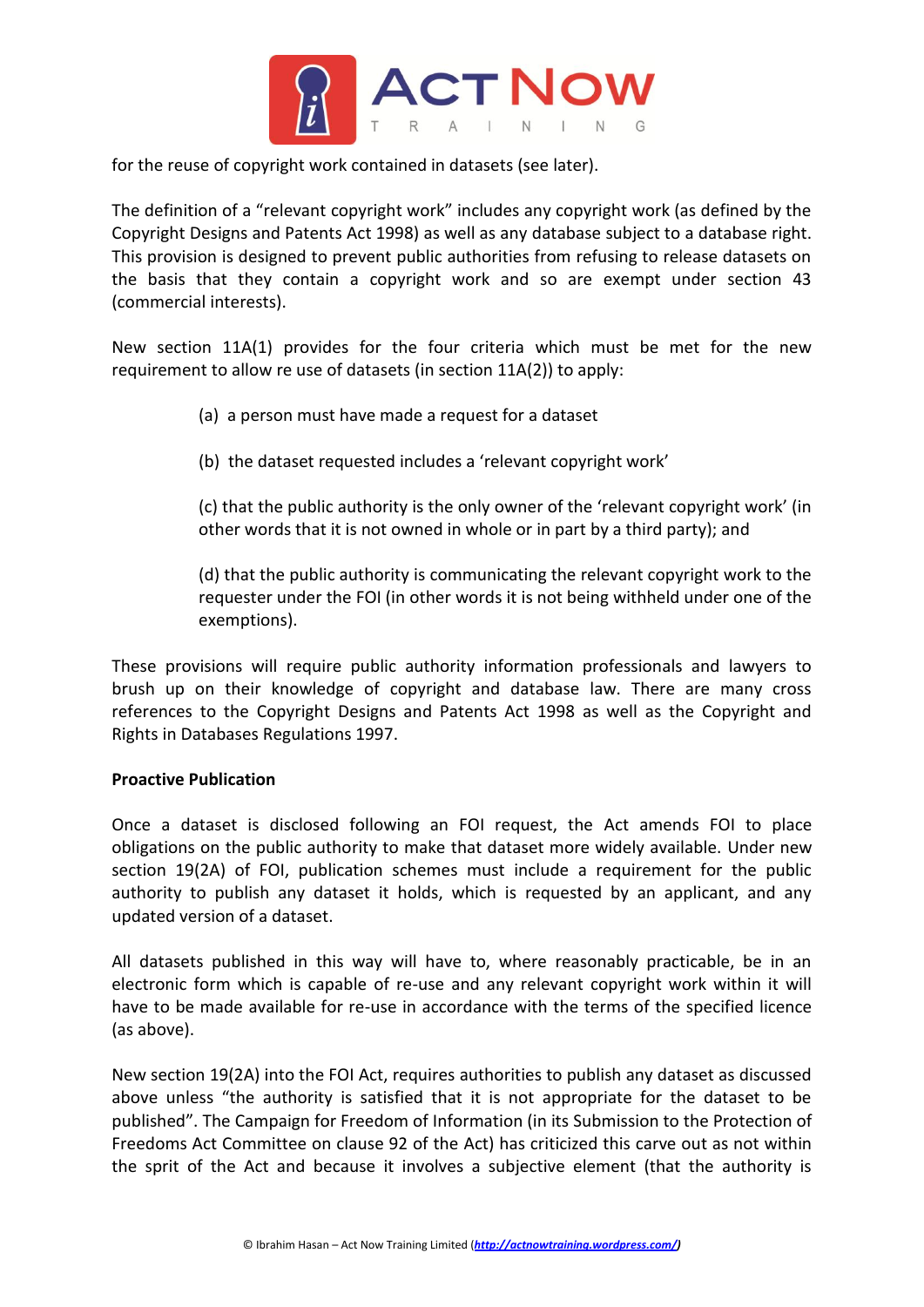

satisfied) which will be difficult for the Information Commissioner to oversee. It remains to be seen whether this aspect is amended as per the CFOI suggestion to a reasonably practicable test.

## **Charging**

As far as disclosures of normal datasets go (i.e. those not containing copyright material) the usual FOI charging provisions will apply as set out in Section 12 and the Freedom of Information and Data Protection (Appropriate Limit and Fees) Regulations 2004. This mans that public authorities will only be able to charge photocopying, postage and any disbursements.

However when it comes to allowing re use of datasets containing copyright material, in what seems to be an amendment to the Act during its passage, Section 11A(4) states that nothing prevents a public authority "from exercising any power that it has by or under an enactment other than this Act to charge a fee in connection with making the relevant copyright work available for re use." This means that if there are any other regulations or statute which allow for charging then FOI cannot be used to obtain free permission to re use a dataset containing copyright material. Note though that this only covers re use not access. Access to the dataset is still covered by FOI and the Fees Regulations (discussed above).

Section 11B also allows for regulations to be made to make provision about the charging of fees by public authorities in connection with making relevant copyright material in datasets available for re use. Section 11B(2) states that these regulations may:

*(a) prescribe cases in which fees may, or may not, be charged,* 

*(b) prescribe the amount of any fee payable or provide for any such 5 amount to be determined in such manner as may be prescribed,* 

*(c) prescribe, or otherwise provide for, times at which fees, or parts of fees, are payable,* 

*(d) require the provision of information about the manner in which amounts of fees are determined, 10* 

*(e) make different provision for different purposes*.

Section 11B(3) also allows for the possibility of public authorities making a profit from charging for re use of datasets which include copyright material:

*(3) Regulations under this section may, in prescribing the amount of any fee payable or providing for any such amount to be determined in such manner as may be prescribed, provide for a reasonable return on investment. (my emphasis)*

This is a significant departure from the normal FOI charging principles as discussed above. It also mirrors the Re-use of Public Sector Information Regulations 2005 which came into force on 1st July 2005. The aim of these Regulations was to encourage the re use of public sector information by removing obstacles that stand in the way of re use. It requires those bodies